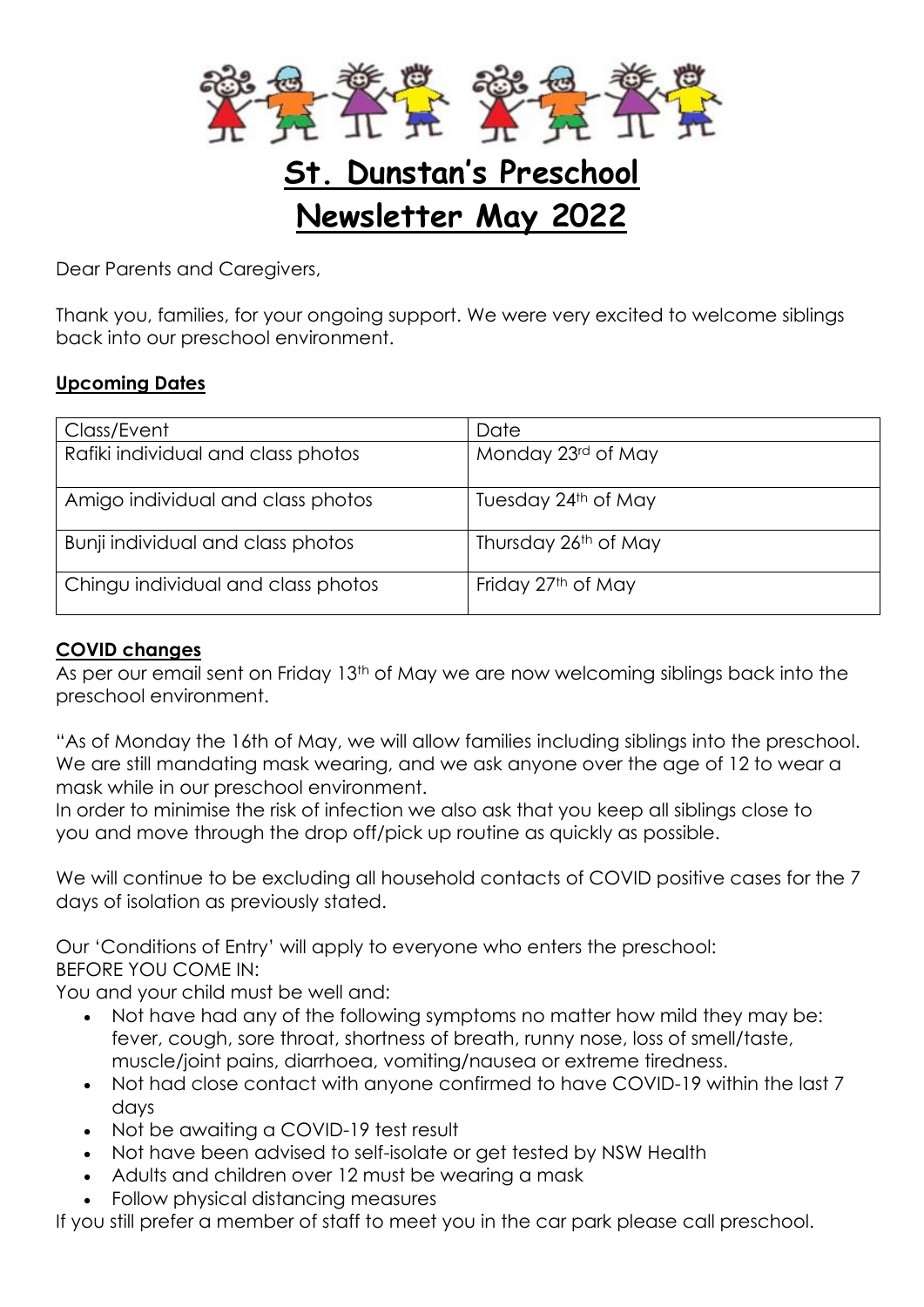PLEASE NOTE - These changes will be reviewed regularly. In the case of an outbreak or rise in cases within our preschool we will have to revert to our previous procedures."

## **School Readiness Presentation**

Each year (usually in March) we hold a school readiness night where we invited teachers from Denistone East Public School. We discuss how you can prepare your child for school, what a typical day at school might look like, useful resources and the most important skills children benefit from having when they start school. We also discuss our preschool curriculum and what we do as Early Childhood Educators.

We would love your feedback. If you would be interested in attending, would you prefer this presentation to be via zoom or face to face at preschool. It will be done around 6:30pm on a weeknight. Please email your thoughts or speak to your child's teacher.

### **Philosophy**

As a team, we have been reviewing our philosophy. A statement of philosophy guides all aspects of the service's operations. A written statement of philosophy outlines the purpose and principles under which the service operates. It should also reflect the guiding principles of the National Quality Framework (section 3(3) of the National Law), and the Approved Learning Frameworks (Element 1.1.1).

I have attached a copy of our updated philosophy. We would love any feedback that you would like to share with us.

### **Acknowledgement of Country**

We have also reviewed our Acknowledgement of County. Here is the one we share with the children.

Here is the land and here is the sky. Here are my friends and here am I. We thank the Wallumedegal people for the land on which we play and learn. Hands up, hands down We're on Dharug land

# **Policies**

[We have many policies and procedures in place which guide our educational practices](https://www.macquarieanglican.org/)  [and promote the health, safety and well being of everyone who access our services.](https://www.macquarieanglican.org/)  [These are available for anyone to access in our office and parent library, or upon request.](https://www.macquarieanglican.org/)

#### **Playgroup**

Macquarie Anglican are running playgroup sessions for children aged 0 and 5 years. These sessions are held on Tuesdays from 10am-12pm at 100 Balaclava Rd Eastwood. For more information, please email [playcentre@macang.org](mailto:playcentre@macang.org) or visit [www.macang.org.](http://www.macang.org/)

#### **Kitchen Duties and Working Bees**

Due to COVID restrictions both working bees and kitchen duties have been put on hold. We will be reviewing this in our next staff meeting and will share any updates.